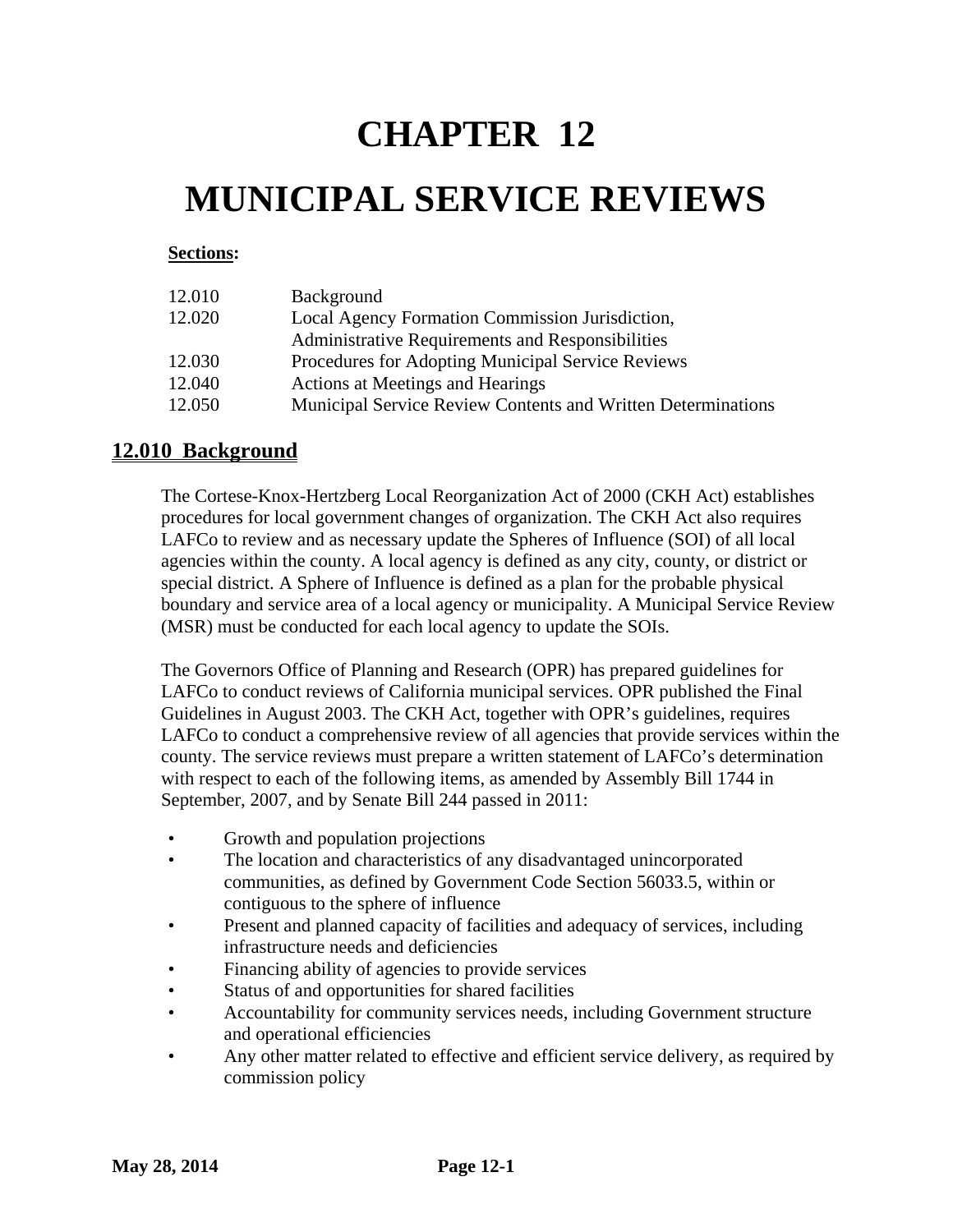The guidelines include an example of a recommended MSR review process that can help clarify the role and the steps that might be taken in the preparation of a MSR and subsequent actions on a SOI.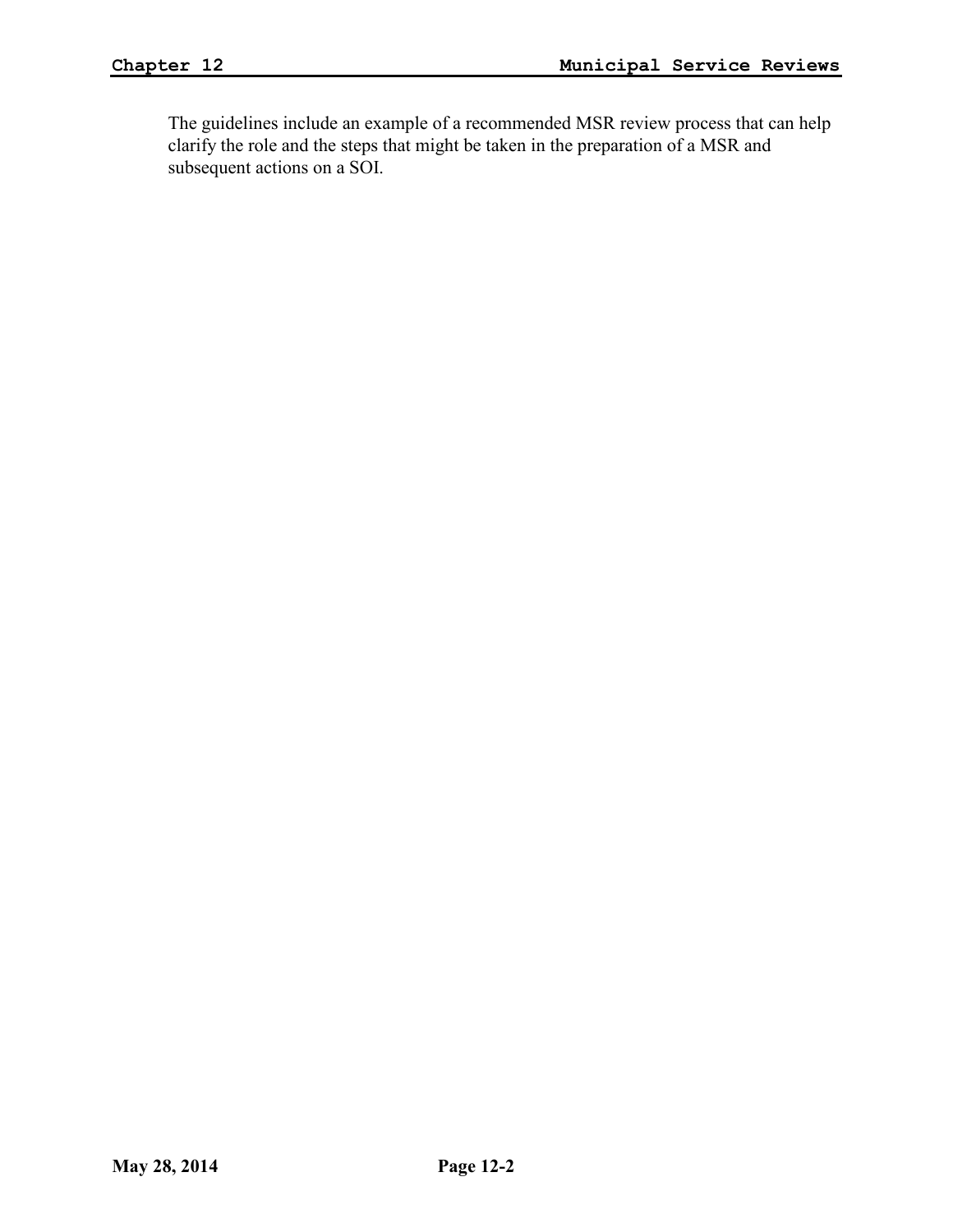# **EXAMPLE OF OPR RECOMMENDED MUNICIPAL SERVICE REVIEW PROCESS**

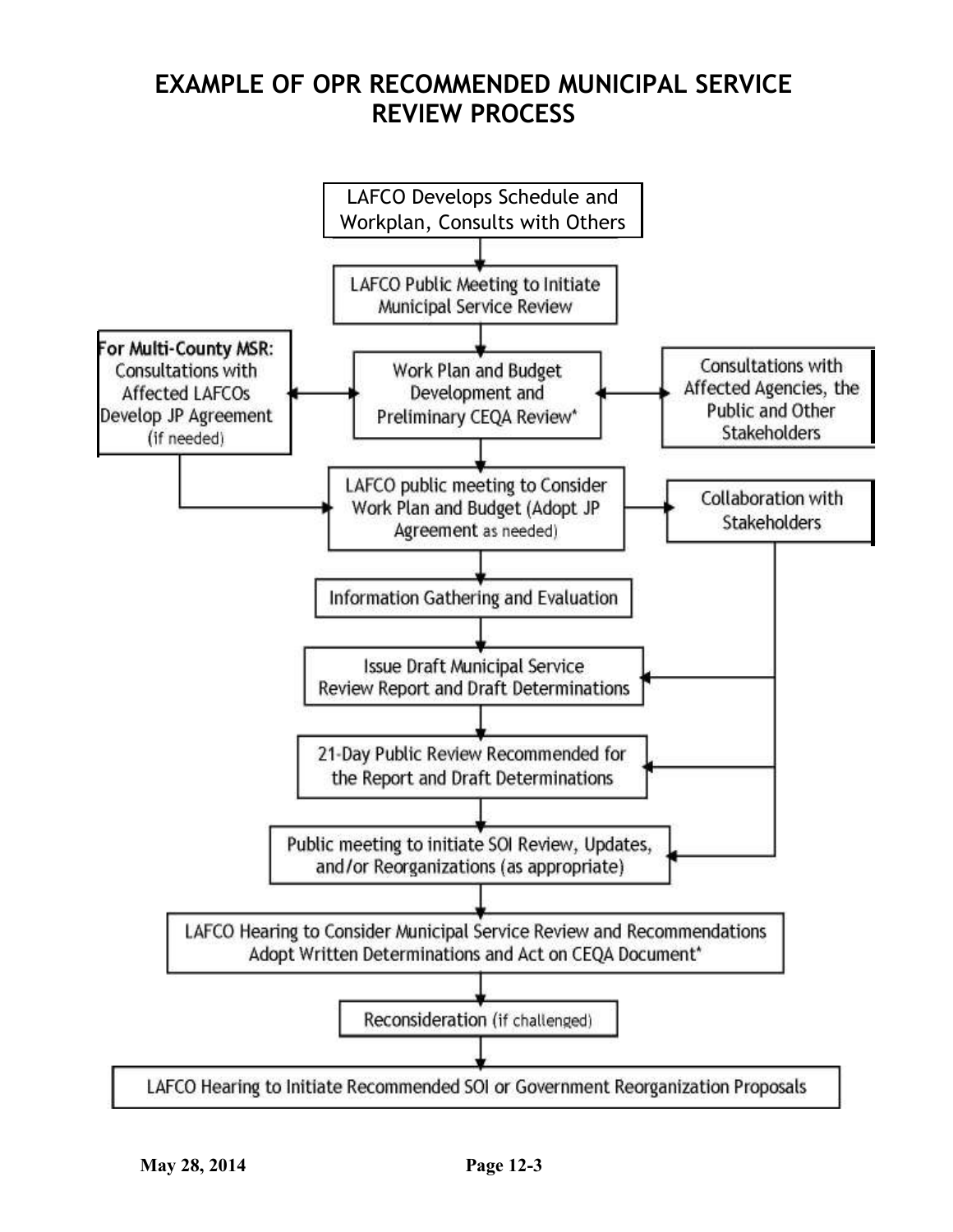# **12.020 Local Agency Formation Commission Jurisdiction, Administrative Requirements and Responsibilities**

The Municipal Service Review (MSR) is a tool that can be used by LAFCo to collect information and evaluate service provisions and service providers from a broader perspective. As mentioned elsewhere in this document, an approved MSR is required before LAFCo can adopt or update a SOI. It should be noted that the MSR process and approval will not always result in adopting or updating a SOI. While State law does provide that a MSR can be conducted in conjunction with an action to establish or update a SOI, the two processes and actions are distinct and separate functions under the LAFCo authorities.

According to the MSR Guidelines, prepared by the State Office of Planning and Research, a MSR can be used to:

- Promote orderly growth and development in appropriate areas with consideration for service feasibility, costs, the preservation of open space, agricultural lands, and finite natural resources;
- Encourage infill development and direct growth to areas that are planned for growth in General Plans;
- Learn about service issues and needs;
- Plan for provisions of quality infrastructure needed to support growth;
- Develop a structure for dialog among agencies that provide services;
- Develop strategies to avoid unnecessary costs, eliminate waste, and improve public service provisions;
- Provide ideas on opportunities to streamline service provisions through the use of shared facilities, joint service agreements, or integrated planning and service delivery; and
- Promote shared resource acquisition and joint funding requests or strategies.

The information, recommendations and determinations contained in a MSR are intended to guide and inform SOI decisions for both the local agency and LAFCo. Therefore, for the MSR to be relevant to SOI decisions, it needs to discuss the SOI for any local agency being reviewed. However, the statutory determinations (Section 12.010 above) mandated on LAFCo for the MSR process do not include any specific determination on the SOI of a local agency.

Section 65430 of the Government Code provides the statutory requirements for the preparation of a MSR by the LAFCo. The LAFCo has sole responsibility and jurisdiction in the preparation, review and approval of the MSR. The adoption of an MSR is a separate and distinct process from such actions as adopting or updating a SOI, annexations, or modifying agency boundaries by the LAFCo.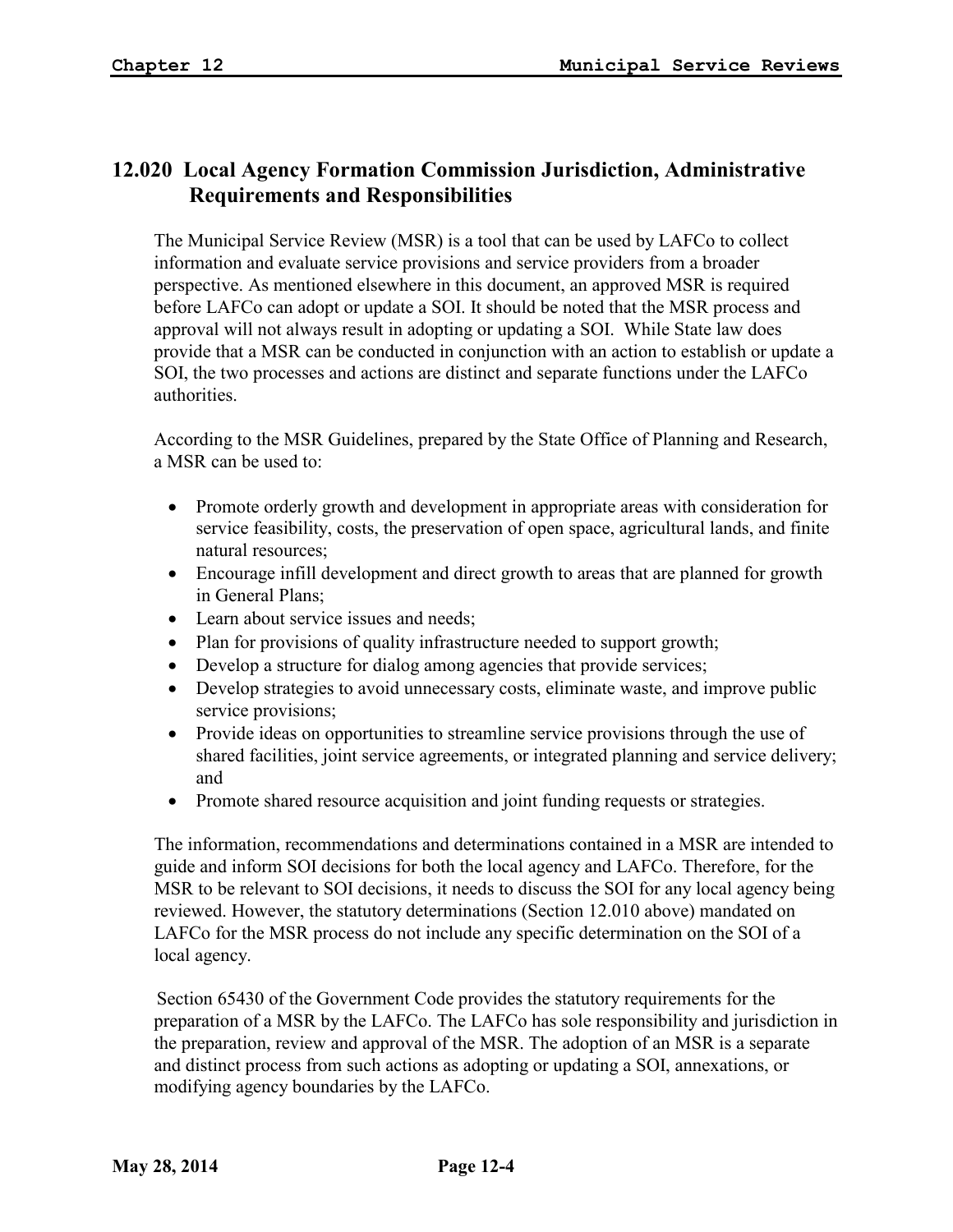# **12.030 Procedures for Adopting Municipal Service Reviews**

- A. A formal public review period on the draft municipal service review report will be established, and at least one public meeting and/or workshop should be held prior to the report being considered by LAFCO. It may be helpful to conduct a stakeholder meeting during the review period to obtain constructive input from those who helped shape the municipal service review.
- B. Comments received during the public review period should be considered and incorporated in the final report as appropriate. Any person or entity that submits comments should receive a copy of the final municipal service review report and a mailed notice of the public meeting or hearing at which the municipal service review determinations will be considered by the Commission.
- C. The determinations will still be draft until they are accepted/adopted by the Commission. The Final Municipal Service Review Report, at a minimum, will be issued 21 calendar days in advance of the hearing or public meeting at which the determinations will be adopted/accepted. If the determinations will be adopted at a hearing, the issuance of the final report should be concurrent with the 21 calendar day hearing notice.
- D. The Final Municipal Service Review Report is required to be considered by the Commission at a noticed public meeting. GC §56150-§56160 include public notice provisions. GC §56154 and §56156 require that published and mailed notice be provided at least 21 calendar days prior to the public hearing. All affected and interested agencies, and persons and entities requesting notice, should receive a mailed notice.

# **12.040 Actions at Meetings and Hearings**

The meeting or hearing should be conducted consistent with LAFCo's adopted written procedures. If LAFCO chooses to make its determinations at a hearing, here are some additional actions that the Commission could take, include the following:

# • **Adoption of Resolution of Written Determinations**

Service review determinations should be adopted by Resolution.

# • **Adoption of Municipal Service Review Recommendations**

The Commission may adopt staff recommendations and direct staff to take follow up actions as appropriate.

# • **Adoption of City or District SOI Updates or Amendments**

If the municipal service review supports a particular action such as an SOI update or amendment, and LAFCO has complied with required processes, those actions could be approved at the same hearing.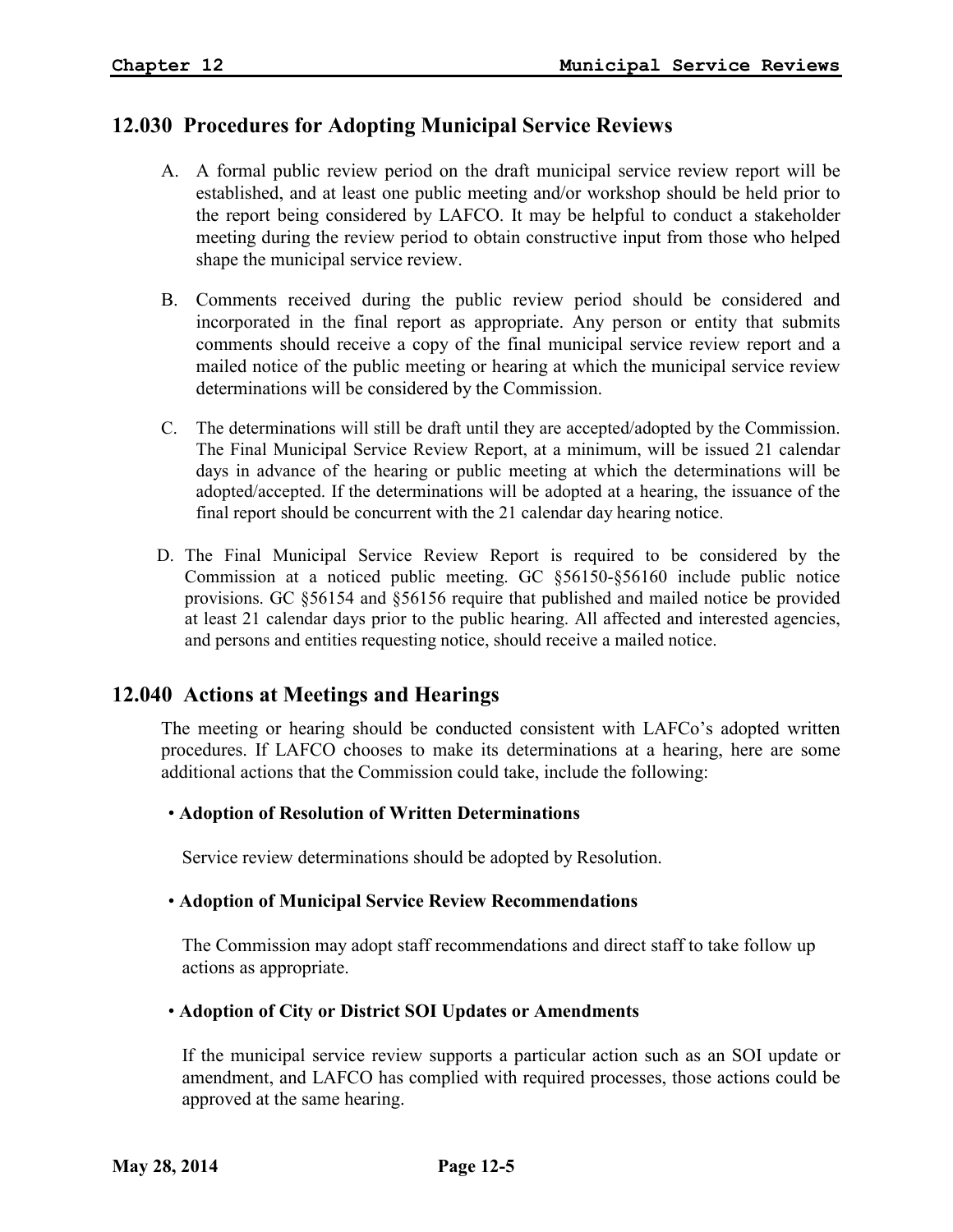### • **Initiation or Adoption of Other Proposals**

If the municipal service review supports a particular action such as an initiation or adoption of an organization or reorganization proposal, and LAFCO has complied with required processes, those actions could be approved or initiated at the same hearing.

If the Commission accepts the determinations at a public meeting, then existing law does not require a reconsideration process. This lack of a reconsideration process and its potential for correcting and/or modifying the determinations, is one reason the Office of Planning and Research (OPR) recommends that the determinations be formally adopted at a public hearing.

# **12.050 Municipal Service Review Contents and Written Determinations:**

# **A. The Municipal Service Review Report will have the following contents at a minimum:**

- An Executive Summary
- Review of baseline data and information related to the service or services being reviewed
- A description of the public participation process
- An analysis of services, service providers and other issues consistent with the intent of the CKH Act (GCs §56001, §56300, §56301), and including, but not limited to, factors to be considered (§56668), areas of required determination (§56430), SOI concerns (§56425, §56425.5) and environmental justice issues, if any
- Draft Determinations. (see Section B below for more information)
- Follow-up recommendations, if any
- Appropriate maps that identify service areas, and clearly delineate overlapping areas using GIS generated maps, if available, to ensure consistency among agencies

# **B. The Municipal Service Review Guidelines require written determinations in nine categories. These categories are:**

#### **1. Infrastructure Needs and Deficiencies**

In identifying an agency's infrastructure needs and deficiencies, LAFCO may wish to address the following factors in its review:

a) Government restructure options to enhance and/or eliminate identified infrastructure needs and/or deficiencies.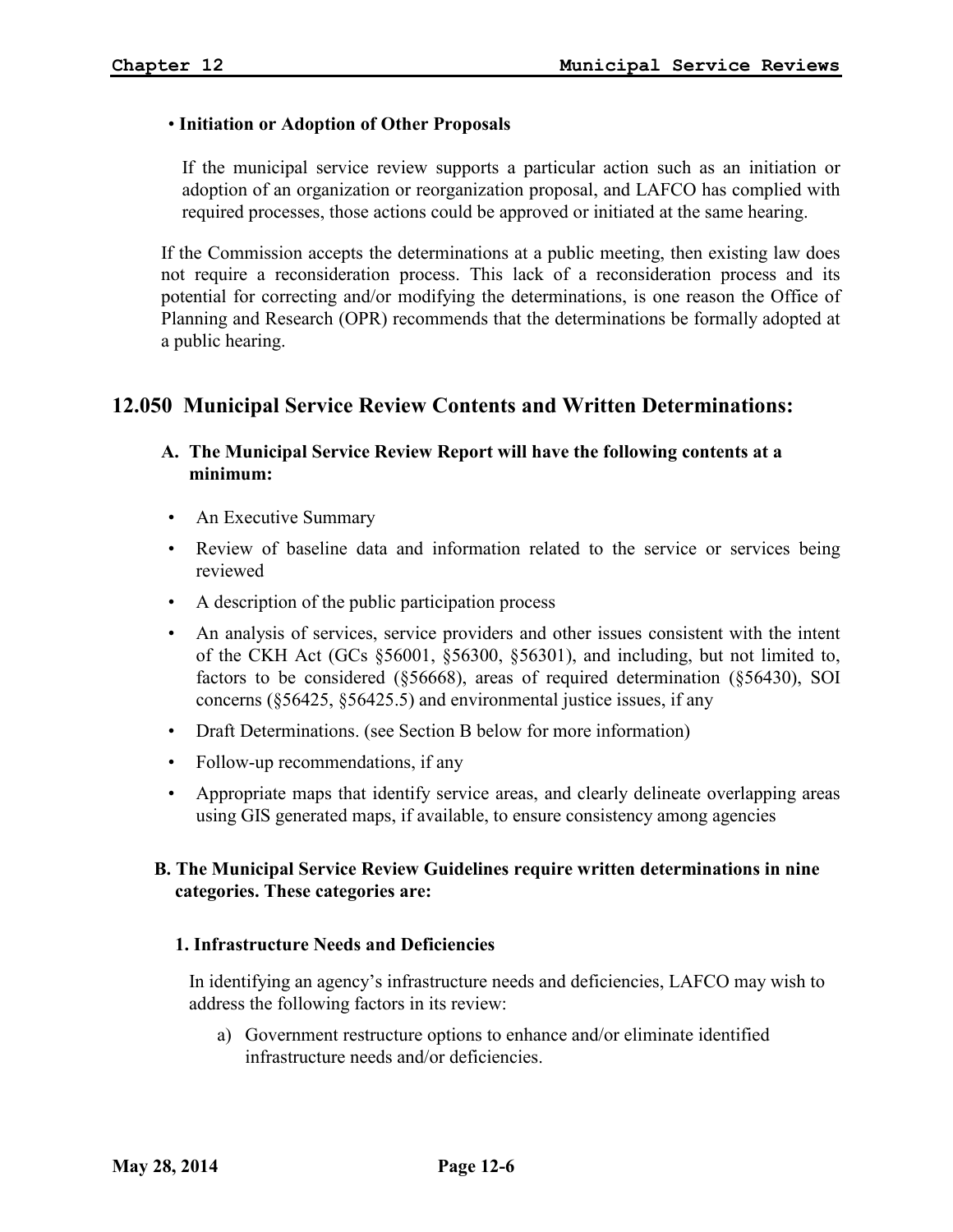- b) Expansion of services to eliminate duplicate infrastructure construction by other agencies.
- c) Condition of infrastructure and the availability of financial resources to make necessary changes.
- d) Level of service and condition of infrastructure in light of revenue and operating constraints.
- e) Infrastructure capabilities to accommodate future development with flexible contingency plans.
- f) Reserve capacity for properties not served within current boundaries and estimate of properties within current boundaries not eligible for service.
- g) Provisions for adequate service for properties not currently being served within current boundaries.
- h) Location of existing and/or planned facilities.
- i) Location of existing and/or planned facilities in relation to area demographics.
- j) Location of existing and/or planned infrastructure in relation to affordable housing programs.
- k) Compliance with environmental and safety standards.
- l) Income levels of existing households and earnings of businesses within the study area.
- m) Current placement of infrastructure in the county as a whole and in the study area.
- n) Applicable permit status.
- o) Consistency with service and/or capital improvement plans and local and regional land use plans/policies.

#### **2. Growth and Population Projections for the Affected Area**

In identifying an agency's growth and population projections, LAFCO may wish to address the following factors in its review:

- a) Projected growth and demographic changes in and around the agency's service areas.
- b) Historic and expected land use absorption trends.
- c) Estimate of future service needs.
- d) Impact of land use plans and growth patterns on service demands.
- e) Impact of service plans and policies on growth and/or land use patterns for adjacent areas, on mutual or regional social and economic interests, and on the local governmental structure of the county.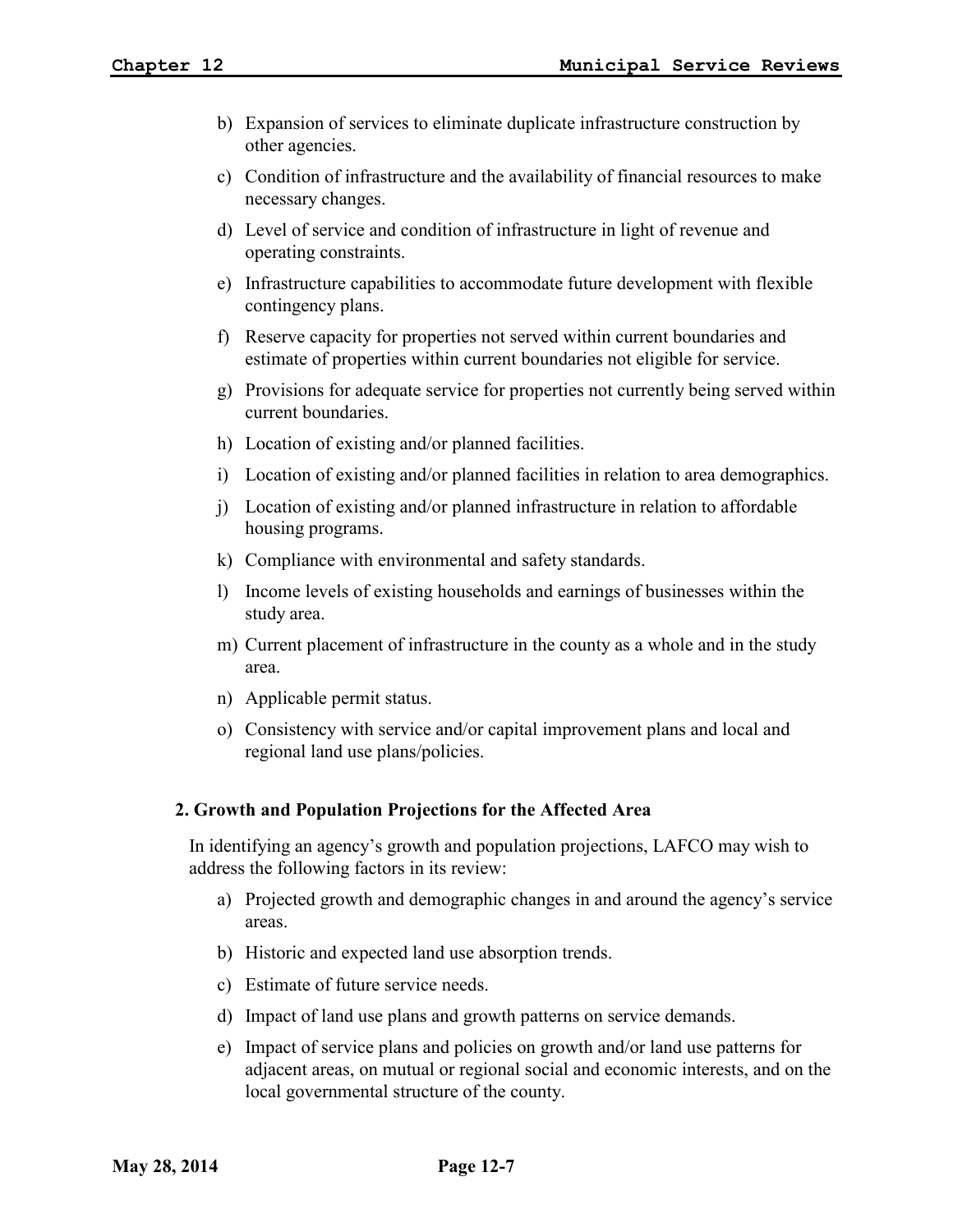- f) Relationship between an agency's boundary and SOI with the projected growth in the study area.
- g) Compatibility of service plan(s) with other local agency land use/development plans.
- h) Projected household size of new and existing residential dwellings.
- i) Compatibility between agency service plans, regional growth projections and efficient urban development.

### **3. Financing and Constraints and Opportunities**

In identifying an agency's financing constraints and opportunities, LAFCO may wish to address the following factors in its review:

- a) Implementation of appropriate financing/funding practices.
- b) Potential for shared financing and/or joint funding applications.
- c) Combination of enterprise and/or non-enterprise financing functions.
- d) Comparative analysis of financing rates among other agencies in study area.
- e) Bond rating(s).
- f) Ability to obtain financing.
- g) Existing and/or proposed assessment district(s).
- h) Debt-to-services ratio by area and subarea incomes.
- i) Opportunities for additional revenue streams, including joint agency grant applications, untapped resources, or alternative government structures.
- j) Methods to pay down existing debt(s), including using excess revenues.

#### **4. Cost Avoidance Opportunities**

In identifying an agency's cost avoidance opportunities, LAFCO may wish to address the following factors in its review:

- a) Opportunity for joint agency practices, including shared insurance coverage opportunities.
- b) Availability of outsourcing for financial and administrative duties, and costbenefits of outsourcing versus in-house management.
- c) Duplication of services.
- d) Impact of service practices and/or facilities in relation to land: available for infill; where excess capacity exists; planned for growth; easiest to serve; with the fewest topographic and geographic constraints; and in a manner that supports affordable housing objectives.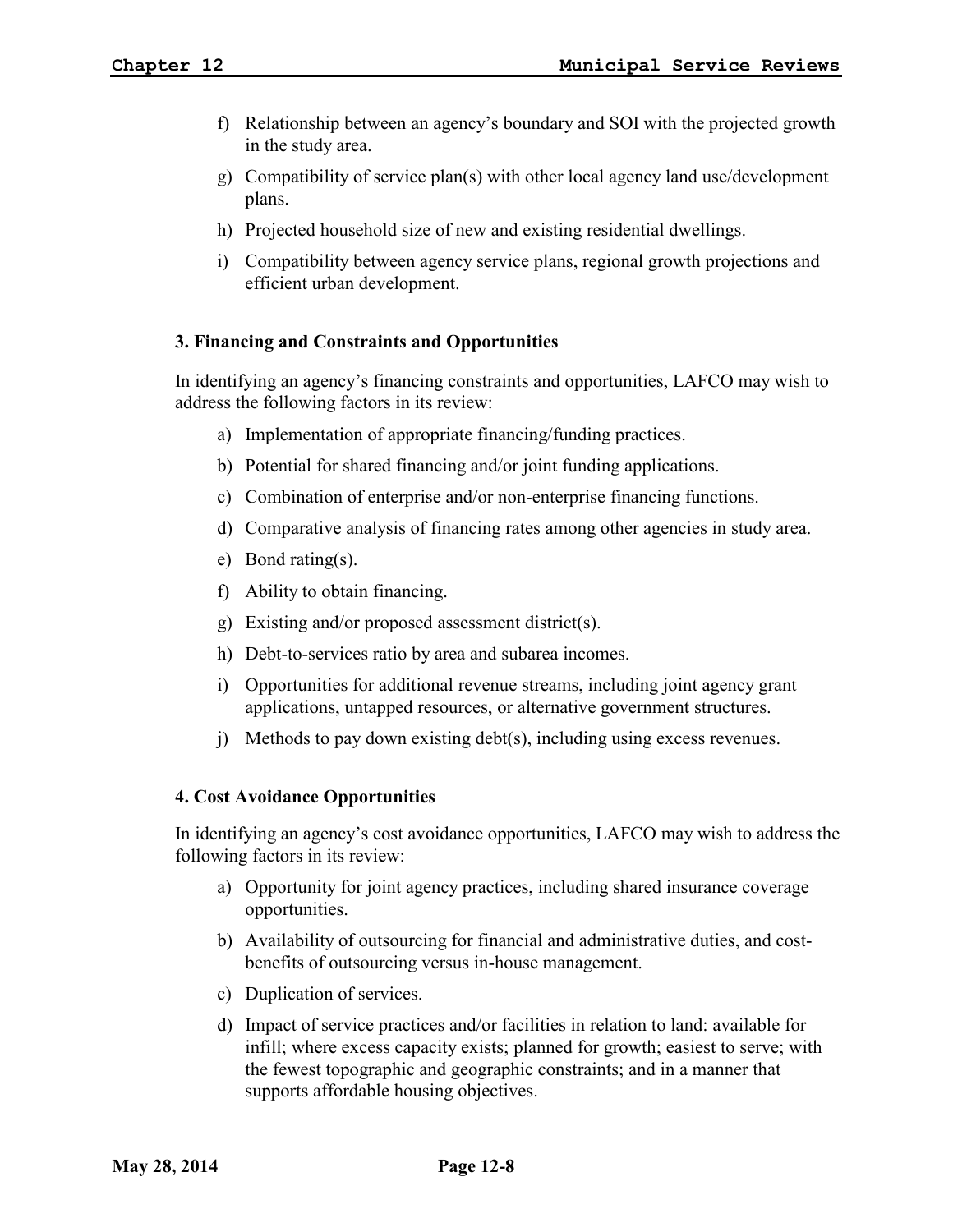- e) Impact of service practices and/or facilities in relation to benefit/detriment of service cost.
- f) Impact of growth inducement measures on construction costs and near-term infrastructure deficiencies.
- g) Policies and/or plans to extend services to an area proposed for annexation or new development, particularly with respect to the impact of extending services on existing customers.
- h) Impact of service practices and/or facilities on affordable housing objectives.
- i) Impact of additional services/capacity on agency's fiscal viability, including cost and adequacy of services in existing or proposed service areas and/or areas served by other special districts, cites, or the county.
- j) Relationship between current level of service and customer needs and preferences.
- k) Opportunities for savings or augmentation in overhead, including employee salary or benefits, elected official compensation or benefits, equipment purchases, planning, etc.
- l) Pro-rata service costs for customer/ratepayer and/or taxpayer.
- m) Application and/or bid process for contractor assistance, including comparison of rates.

# **5. Opportunities for Rate Restructuring**

In identifying an agency's opportunities for rate restructuring, LAFCO may wish to address the following factors in its review:

- a) Agency's methodology for determining rates.
- b) Availability of revenue enhancement opportunities to lessen and/or stabilize rates.
- c) Relationship between rate differences among service providers and levels of service.
- d) Rate comparison between service providers with similar service conditions.
- e) Cost of services versus fees.
- f) Rate comparison between sub-regions based on demographic information.
- g) The services that ratepayers and/or assessed properties are receiving for which they are paying.
- h) Financial impacts on existing customers caused by the funding of infrastructure needed to support new development.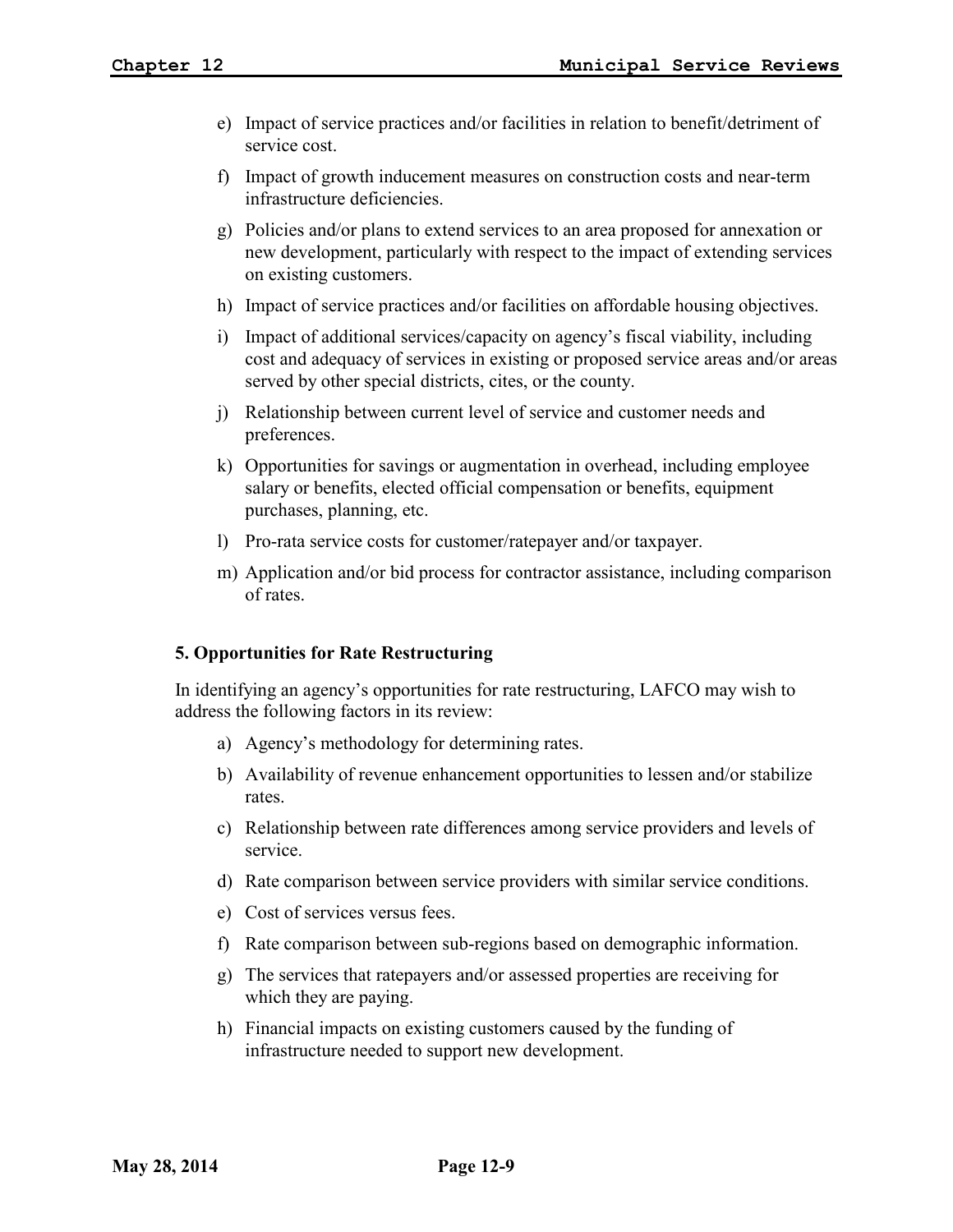- i) Impacts of standby rates (charges assessed to under-or-undeveloped land used for rural, agricultural or open space uses) on open space and affordable housing plans.
- j) Relationship between rate and service polices and the provision of decent and affordable housing.
- k) Availability of reasonable emergency reserves.
- l) Use of annual savings.

#### **6. Opportunities for Shared Facilities**

In identifying an agency's opportunities for shared facilities, LAFCO may wish to address the following factors in its review:

- a) Current shared activities with other service providers, including shared facilities and staff.
- b) Suggested existing and/or future shared facility opportunities by the agency.
- c) Opportunities for conjunctive and/or joint use projects, such as groundwater storage/parks, schools/parks, or flood detention/parks.
- d) Duplication of existing and/or planned facilities of other service providers.
- e) Availability of excess capacity to serve customers of other agencies.

# **7. Government Structure Options**

In identifying an agency's government structure options, LAFCO may wish to address the following factors in its review:

- a) Available government options to provide more logical service boundaries to the benefit of customers and regional planning goals and objectives.
- b) Recommendations by a service provider and/or an interested party for government options.
- c) Anticipated proposals to LAFCO that will affect the service provider.
- d) Prior proposals or attempts by the agency to consolidate and/or reorganize.
- e) Availability of government options that improve public participation, local accountability, and governance.
- f) Impacts of government structures on the potential for displacement of current residents.
- g) Opportunities to create definite and certain boundaries that conform to lines of assessment or ownership and/or eliminate islands, corridors of unincorporated territory, and other difficult or illogical service areas.
- h) Existing boundary disputes.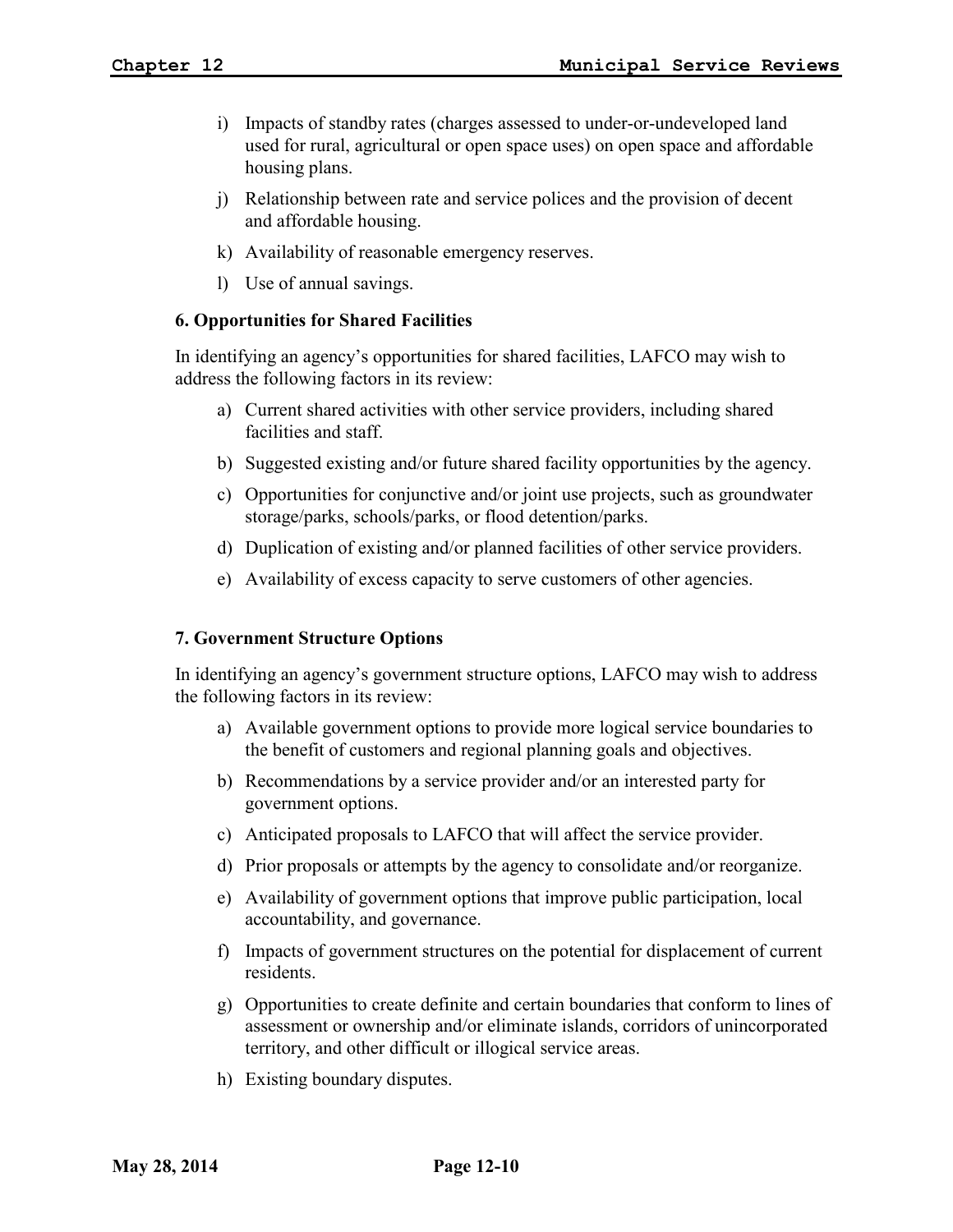- i) Elimination of overlapping boundaries that confuse the public, cause service inefficiencies, unnecessarily increase in the cost of infrastructure, exacerbate rates and/or undermine good planning practices.
- j) Reevaluation of boundaries, including downsizing SOI boundaries and/or approving other boundary modifications that remove important open space and agricultural lands from urban services areas.
- k) Availability of government options that stabilize, steady and/or clarify the government process in order to reduce costs or increase customer satisfaction.
- l) Availability of government options that may produce economies of scale and improve buying power in order to reduce service and housing costs.
- m) Availability of government options that allow appropriate facilities to be shared and avoid the construction of extra and/or unnecessary infrastructure.
- n) Making excess capacity available to other service users in order to eliminate duplicate infrastructure construction by multiple agencies and reduce costs to customers.
- o) Opportunities to improve the availability of water rights and/or supplies (surface, reclaimed or groundwater) to a larger customer base through a change in government organization.
- p) Availability of government options that could facilitate construction, financing and/or eliminate the need for new facility construction.
- q) Cost-benefit of restructuring current governing body and/or administration to any proposed alternative.
- r) Cost-benefit of restructuring overhead, including staff, capital outlays, allocation of reserves or savings, loaded administrative charges for grant administration, accounting, and other contracted services.
- s) Cost-benefit of restructuring the direct distribution of costs or debts from shared facilities to a larger user population.
- t) Opportunities for the sale of surplus properties through a change in government organization.
- u) Availability of excess reserves for service improvements and/or rate reductions through a change in government organization.
- v) Opportunities to enhance capital improvement plans and programs through a change in government structure.
- w) Opportunities to streamline services through the reorganization of service providers that no longer provide services for which they were formed.
- x) Opportunities for early debt repayment and related savings through a change in government structure.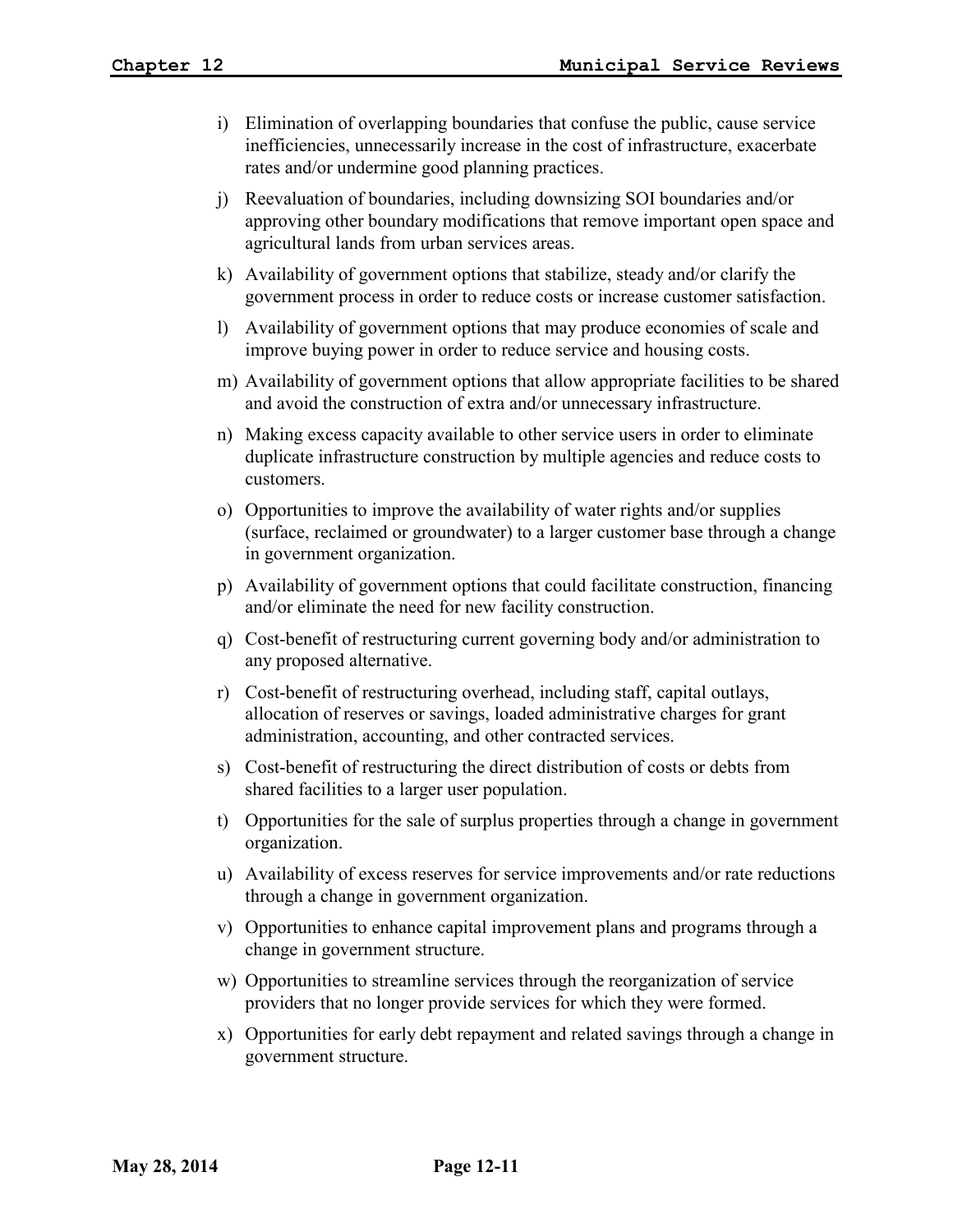- y) Elimination of rate structures that impose growth pressures on open space resources.
- z) Identification of illogical boundaries and their effect on rates.
- aa) Impact of government structure options on an agency's financial stability.
- bb) Rationale for an agency's emergency and/or undesignated reserves (fund equity or balance), particularly in relation to their gross annual revenue.
- cc) Changes and/or modifications in boundaries in order to promote planned, orderly, and efficient patterns of urban development.
- dd) Changes and/or modifications in boundaries in order to avoid premature inducement, facilitation, or conversion of existing open space lands, including: the direction of growth away from prime agricultural and important open space lands towards infill areas or areas containing nonprime agricultural land; the development of vacant land adjacent to existing urban areas and within existing spheres of influence.
- ee) Boundary adjustments in order to minimize the amount of land needed to accommodate growth in the next 5-10 years within the spheres of influence of special districts and cities.
- ff) Prevention of extensions of urban services to important agriculture and open space areas not planned for growth or within the boundaries of the city or special district.
- gg) Impact of a change in government structure on the implementation of regional transportation, water quality, air quality, fair share housing allocation, environmental justice, airport land use, open space, agricultural, and other environmental polices or programs.
- hh) Impacts of government structures on fair housing programs.
- ii) Available government options that improve the ability to provide and explain budget and financial data.
- jj) Opportunities for improvement in the quality and/or levels of service through changes in government structure.
- kk) Impact of investment policies on service levels and quality.
- ll) Evaluation of bond rates, ability to borrow or obtain grants, budget practices and other aid.
- mm) Ability to gain environmental benefits (wetland restoration, water conservation, and other conservation policies) through government structure options.
- nn) Opportunities to integrate services without excessive cost.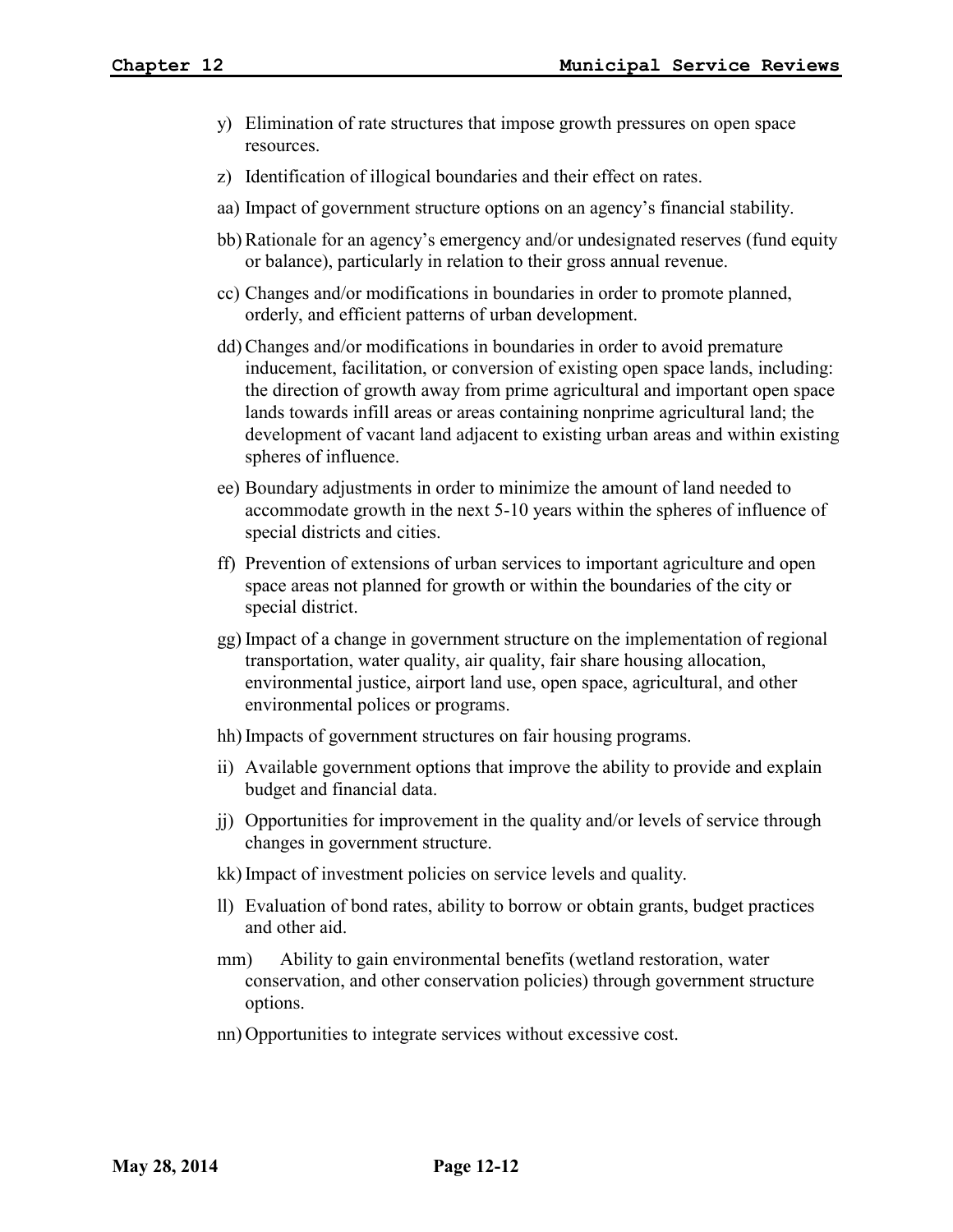- oo) Cost-benefit analysis of potential changes in government structure through merging staff, staff reduction by attrition, phasing out of elected or appointed positions, and management staff.
- pp) Opportunities for improved service delivery and/or an increase in system standards by system integration through changes in government structure.
- qq) Identify prohibitions in the affected Principal Acts that would affect government structure options, including pending litigation, court judgments, other legal issues, restricted assets, financial or other constraints.
- rr) Integration of debts and obligations analyses.
- ss) Potential successor agencies.
- tt) Impact on existing systems (upgrades) due to government structure changes.
- uu) Impact on operating cost (short and long term) due to government structure changes.
- vv) Evaluation of long term savings through government structure changes versus related transition costs.
- ww) Evaluation of permit status upon integration.

#### **8. Evaluation of Management Efficiencies**

In evaluating an agency's management efficiencies, LAFCO may wish to address the following factors in its review:

- a) Evaluation of agency's capacity to assist with and/or assume services provided by other agencies.
- b) Evaluation of agency's spending on mandatory programs.
- c) Comparison of agency's mission statement and published customer service goals and objectives.
- d) Availability of master service plan(s).
- e) Contingency plans for accommodating existing and planned growth.
- f) Evaluation of publicized activities.
- g) Implementation of continuous improvement plans and strategies for budgeting, managing costs, training and utilizing personnel, and customer service and involvement.
- h) Evaluation of personnel policies.
- i) Availability of resources (fiscal, manpower, equipment, adopted service or work plans) to provide adequate service.
- j) Available technology to conduct an efficient business.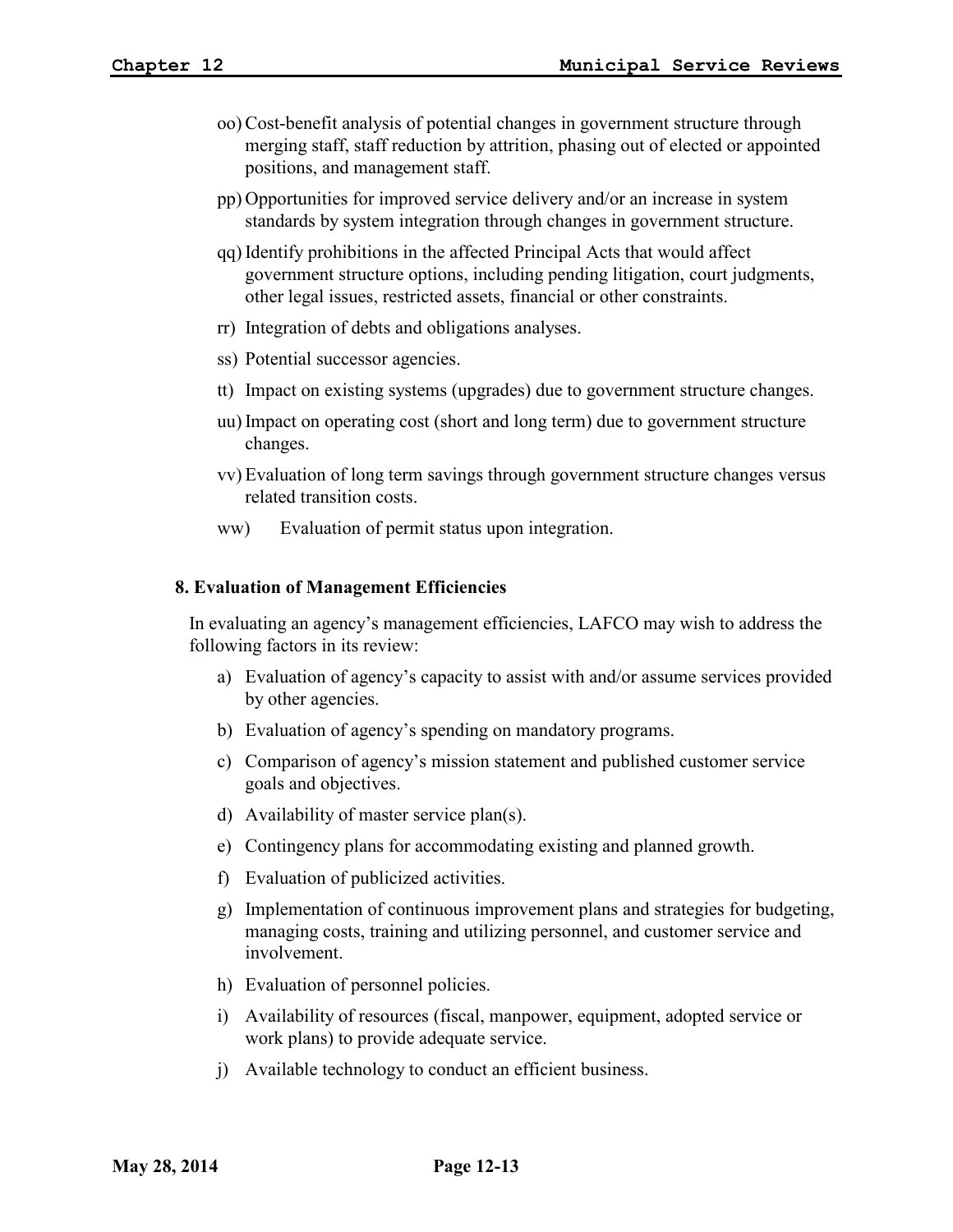- k) Collection and maintenance of pertinent data necessary to comply with state laws and provide adequate services.
- l) Opportunities for joint powers agreements, Joint Powers Authorities, and/or regional planning opportunities.
- m) Evaluation of agency's system of performance measures.
- n) Capital improvement projects as they pertain to GC §65401 and §65103c.
- o) Evaluation of accounting practices.
- p) Evaluation of maintenance of contingency reserves.
- q) Written polices regarding the accumulation and use of reserves and investment practices.
- r) Impact of agency's policies and practices on environmental objectives and affordable housing.
- s) Review of environmental and safety compliance measures.
- t) Current litigation and/or grand jury inquiry involving the service under LAFCO review.

#### **9. Local Accountability and Governance**

In evaluating an agency's local accountability and governance structure, LAFCO may wish to address the following factors in its review:

- a) Compliance with state disclosure laws and the Brown Act.
- b) Level of public participation (i.e. open meetings, accessible staff and elected officials, an accessible office open to the public, a phone and/or message center, a web site, customer complaint and suggestion opportunities).
- c) Agency representatives (i.e., board members, employees, and staff).
- d) Public outreach efforts (i.e. newsletters, bill inserts, TV, web site).
- e) Media involvement (i.e. meetings publicized, evening board meetings, evening or weekend public planning sessions).
- f) Accessibility of meetings (i.e. meetings publicized, evening board meetings, evening or weekend public planning sessions and translations for non-English speakers and the hearing impaired).
- g) Election process.
- h) Participation of service users in elections (i.e. elections publicized, day and evening voting).
- i) Public access to adopted budgets.
- j) Budget reports' compatibility with state law.